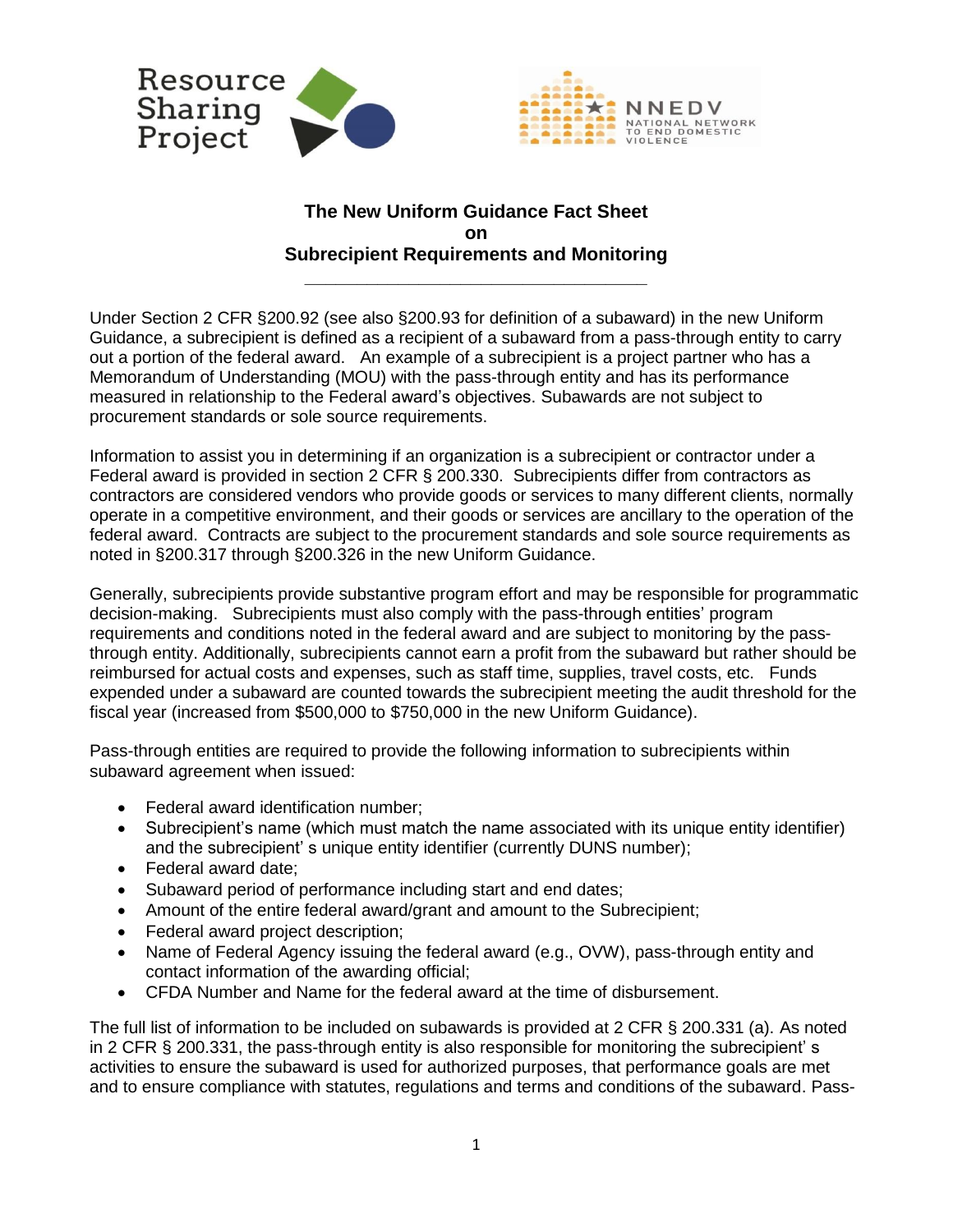through entities are required to evaluate each subrecipient's risk of non-compliance in order to determine the appropriate level of monitoring necessary. (See the Sample Subrecipient Monitoring Checklist). Pass-through entities are also required to report the subaward under the Federal Funding Accountability and Transparency Act (FFATA), if applicable.

*Resources:*

The New Uniform Grant Guidance: [http://www.ecfr.gov/cgi-bin/text-idx?tpl=/ecfrbrowse/Title02/2cfr200\\_main\\_02.tpl](http://www.ecfr.gov/cgi-bin/text-idx?tpl=/ecfrbrowse/Title02/2cfr200_main_02.tpl) <https://cfo.gov/cofar/>

NSTA Project's Webinar Series and Resources on the New Uniform Guidance: <http://resourcesharingproject.org/new-uniform-guidance-webinar-series-feb-2015>

Federal Funding Accountability and Transparency Act (FFATA) and Subrecipient Reporting: <https://www.fsrs.gov/>

Federal Suspension and Debarment – System for Award Management: <https://www.sam.gov/portal/SAM/#1>

Suspension and Debarment Listed by State (also includes links to federal sites to search for excluded parties): <https://www.gsaig.gov/node/31>

*This project is supported by Grant No. 2014-TA-AX-K036 awarded by the Office on Violence Against Women, U.S. Department of Justice. The opinions, findings, conclusions, and recommendations expressed in this webinar are those of the authors and do not necessarily reflect the views of the Department of Justice, Office on Violence Against Women.*

*For more information or technical assistance, please contact Ellen Yin-Wycoff at [ellen@iowacasa.org](mailto:ellen@iowacasa.org) or phone 515-505-2729.*